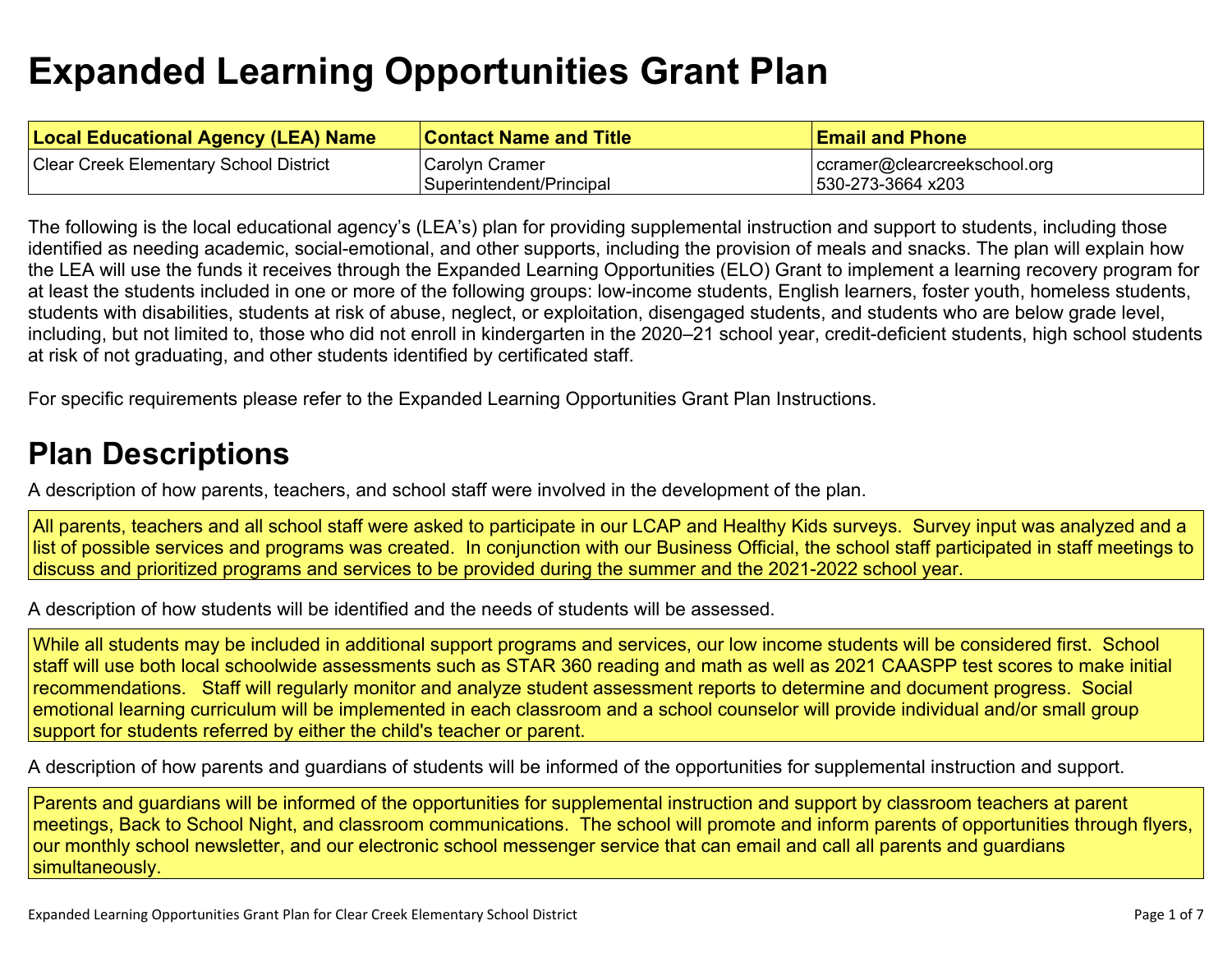A description of the LEA's plan to provide [supplemental](#page-5-4) instruction and support[.](#page-5-4)

Our plan to provide supplemental instruction and support includes a 5 week summer bridge program for students in 1st - 7th grades to extend the instructional learning time for students. The school also plans to extend the Kindergarten daily instructional minutes per day to help build and support a stronger knowledge base for our beginning students. The school plan to accelerate progress to close learning gaps includes increasing our Intervention teacher's contract from .50 to 1.0 FTE. This will enable us to expand our intervention services to all students, create additional intervention time slots per week as well as maintain a centralized progress monitoring data log. The school will also increase our instructional aide time so that teachers can provide more individualized instruction as well as provide after school tutoring and homework support for students. In order to address other barriers to learning, we will add a part-time school counselor to provide counseling opportunities for students as well as social emotional learning support.

### **[Expenditure](#page-6-0) Pla[n](#page-6-0)**

The following table provides the LEA's expenditure plan for how it will use ELO Grant funds to support the supplemental instruction and support strategies being implemented by the LEA.

| <b>Supplemental Instruction and Support Strategies</b>                                                                                                    | <b>Planned Expenditures</b> | <b>Actual Expenditures</b> |
|-----------------------------------------------------------------------------------------------------------------------------------------------------------|-----------------------------|----------------------------|
| Extending instructional learning time                                                                                                                     | \$32,500                    |                            |
| Accelerating progress to close learning gaps through the implementation, expansion,<br>or enhancement of learning supports                                | \$55,000                    |                            |
| Integrated student supports to address other barriers to learning                                                                                         | \$15,000                    |                            |
| Community learning hubs that provide students with access to technology, high-speed<br>internet, and other academic supports                              | $\Omega$                    |                            |
| Supports for credit deficient students to complete graduation or grade promotion<br>requirements and to increase or improve students' college eligibility |                             |                            |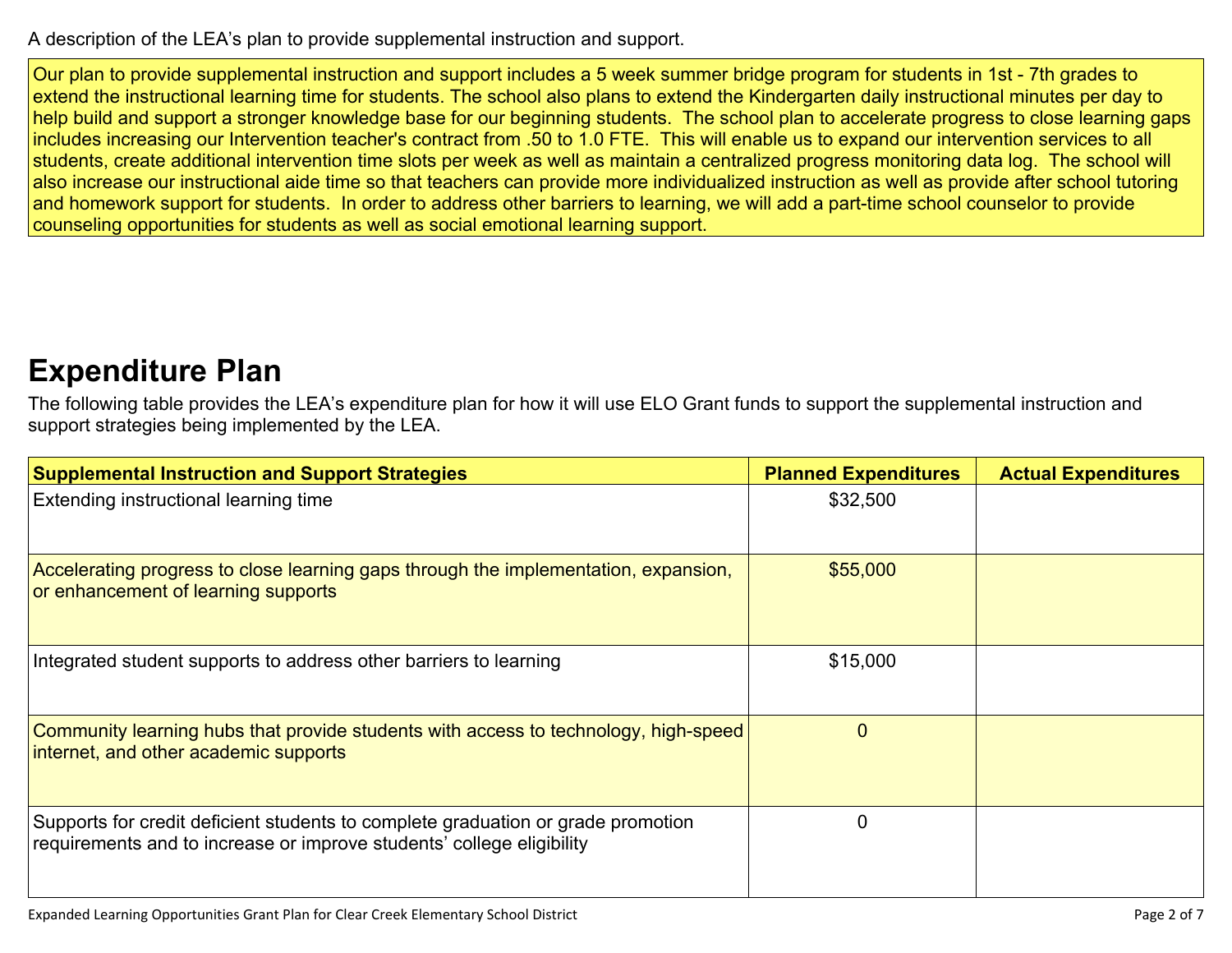| <b>Supplemental Instruction and Support Strategies</b>                                                                                        | <b>Planned Expenditures</b> | <b>Actual Expenditures</b> |
|-----------------------------------------------------------------------------------------------------------------------------------------------|-----------------------------|----------------------------|
| Additional academic services for students                                                                                                     |                             |                            |
| Training for school staff on strategies to engage students and families in addressing<br>students' social-emotional health and academic needs |                             |                            |
| <b>Total Funds to implement the Strategies</b>                                                                                                | \$108,152                   |                            |

A description of how ELO Grant funds are being [coordinated](#page-6-1) with other federal Elementary and Secondary School Emergency Relief Funds [received](#page-6-1) by the LEA.

Our ELO Grant funds are being coordinated with other federal ESSR funds in that we will use ELO funds to initiate a summer program, extend intervention services, increase instructional aide support and provide school counseling services. We will plan to extend and expand these student support programs with federal ESSR funds in order to provide students with the time they need to progress and recover from the extended time away from the typical classroom learning environment. We want all students to have sufficient time to close learning gaps by coordinating funds to provide a continuum of extended supplemental academic and social emotional support services.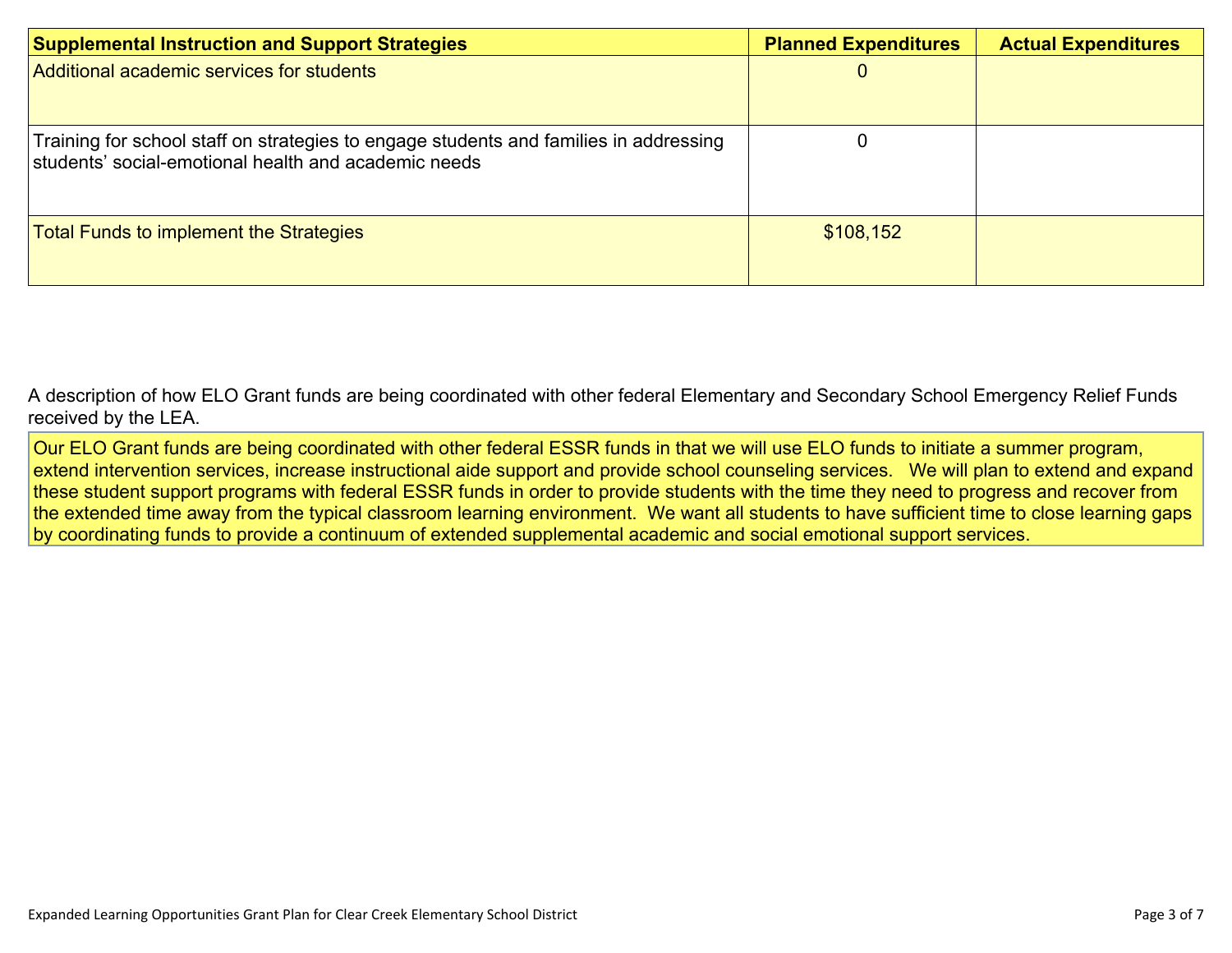### <span id="page-3-0"></span>**Expanded Learning Opportunities Grant Plan Instructions: Introduction**

The Expanded Learning Opportunities Grant Plan must be completed by school districts, county offices of education, or charter schools, collectively referred to as Local Educational Agencies (LEAs), that receive Expanded Learning Opportunities (ELO) Grant funds under California *Education Code* (*EC*) Section 43521(b). The plan must be adopted by the local governing board or body of the LEA at a public meeting on or before June 1, 2021, and must be submitted to the county office of education, the California Department of Education, or the chartering authority within five days of adoption, as applicable. The plan must be updated to include the actual expenditures by December 1, 2022.

For technical assistance related to the completion of the Expanded Learning Opportunities Grant Plan, please contact *[ELOGrants@cde.ca.gov](mailto:ELOGrants@cde.ca.gov).*<mailto:lcff@cde.ca.gov>

## **Instructions: Plan Requirements**

An LEA receiving ELO Grant funds under *EC* Section 43521(b) is required to implement a learning recovery program that, at a minimum, provides supplemental instruction, support for social and emotional well-being, and, to the maximum extent permissible under the guidelines of the United States Department of Agriculture, meals and snacks to, at a minimum, students who are included in one or more of the following groups:

- low-income.
- English learners,
- foster youth,
- homeless students,
- students with disabilities.
- students at risk of abuse, neglect, or exploitation,
- disengaged students, and
- students who are below grade level, including, but not limited to, those who did not enroll in kindergarten in the 2020–21 school year, creditdeficient students, high school students at risk of not graduating, and other students identified by certificated staff.

For purposes of this requirement

- "Supplemental instruction" means the instructional programs provided in addition to and complementary to the LEAs regular instructional programs, including services provided in accordance with an individualized education program (IEP).
- "Support" means interventions provided as a supplement to those regularly provided by the LEA, including services provided in accordance with an IEP, that are designed to meet students' needs for behavioral, social, emotional, and other integrated student supports, in order to enable students to engage in, and benefit from, the supplemental instruction being provided.
- "Students at risk of abuse, neglect, or exploitation" means students who are identified as being at risk of abuse, neglect, or exploitation in a written referral from a legal, medical, or social service agency, or emergency shelter.

*EC* Section 43522(b) identifies the seven supplemental instruction and support strategies listed below as the strategies that may be supported with ELO Grant funds and requires the LEA to use the funding only for any of these purposes. LEAs are not required to implement each supplemental instruction and support strategy; rather LEAs are to work collaboratively with their community partners to identify the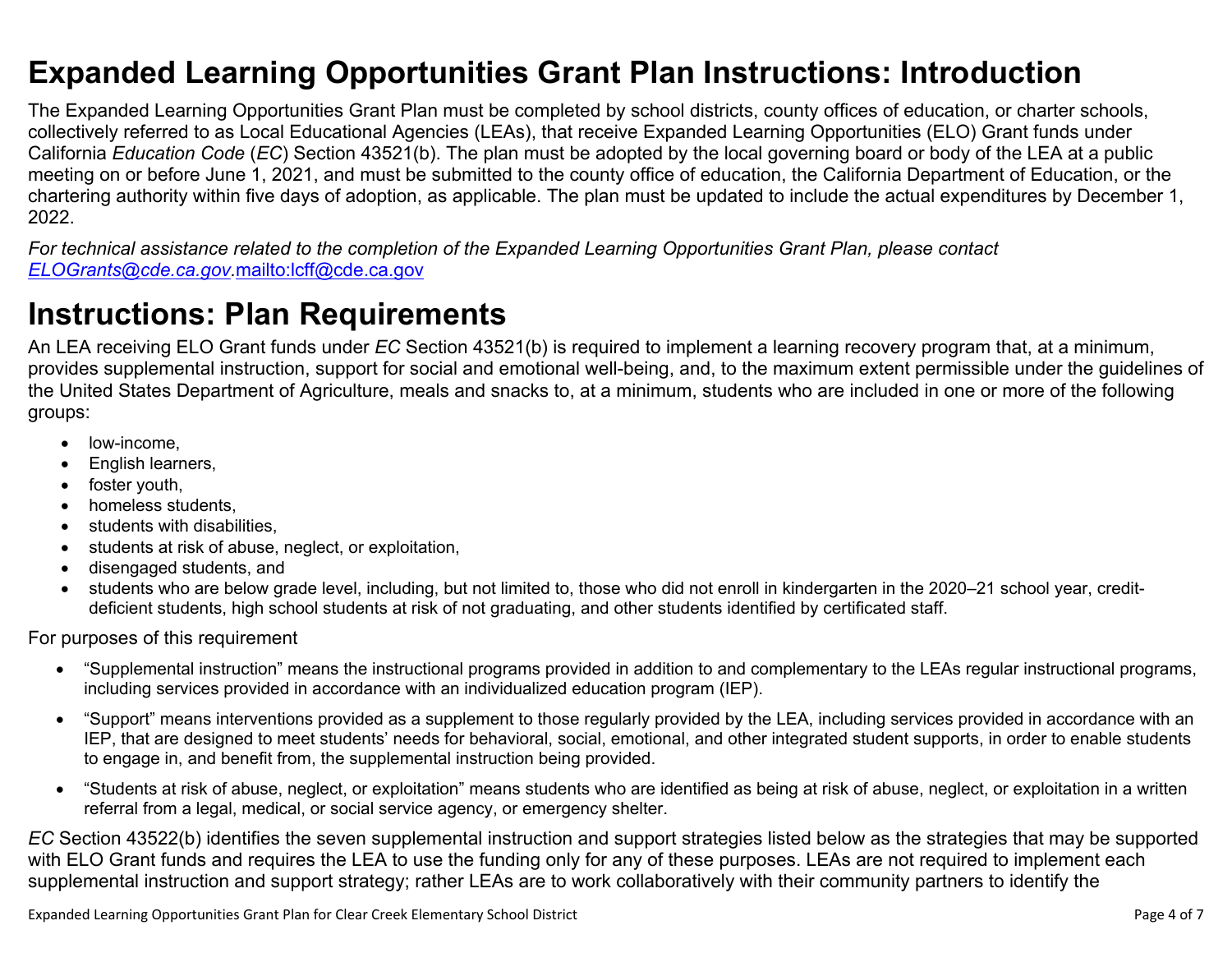supplemental instruction and support strategies that will be implemented. LEAs are encouraged to engage, plan, and collaborate on program operation with community partners and expanded learning programs, and to leverage existing behavioral health partnerships and Medi-Cal billing options in the design and implementation of the supplemental instruction and support strategies being provided (*EC* Section 43522[h]).

The seven supplemental instruction and support strategies are:

- 1. Extending instructional learning time in addition to what is required for the school year by increasing the number of instructional days or minutes provided during the school year, providing summer school or intersessional instructional programs, or taking any other action that increases the amount of instructional time or services provided to students based on their learning needs.
- 2. Accelerating progress to close learning gaps through the implementation, expansion, or enhancement of learning supports including, but not limited to, any of the following:
	- a. Tutoring or other one-on-one or small group learning supports provided by certificated or classified staff.
	- b. Learning recovery programs and materials designed to accelerate student academic proficiency or English language proficiency, or both.
	- c. Educator training, for both certificated and classified staff, in accelerated learning strategies and effectively addressing learning gaps, including training in facilitating quality and engaging learning opportunities for all students.
- 3. Integrated student supports to address other barriers to learning, such as the provision of health, counseling, or mental health services, access to school meal programs, before and after school programs, or programs to address student trauma and social-emotional learning, or referrals for support for family or student needs.
- 4. Community learning hubs that provide students with access to technology, high-speed internet, and other academic supports.
- 5. Supports for credit deficient students to complete graduation or grade promotion requirements and to increase or improve students' college eligibility.
- 6. Additional academic services for students, such as diagnostic, progress monitoring, and benchmark assessments of student learning.
- 7. Training for school staff on strategies, including trauma-informed practices, to engage students and families in addressing students' socialemotional health needs and academic needs.

As a reminder, *EC* Section 43522(g) requires that all services delivered to students with disabilities be delivered in accordance with an applicable IEP.

### **Fiscal Requirements**

The following fiscal requirements are requirements of the ELO grant, but they are not addressed in this plan. Adherence to these requirements will be monitored through the annual audit process.

- The LEA must use at least 85 percent (85%) of its apportionment for expenditures related to providing in-person services in any of the seven purposes described above.
- The LEA must use at least 10 percent (10%) of the funding that is received based on LCFF entitlement to hire paraprofessionals to provide supplemental instruction and support through the duration of this program, with a priority for full-time paraprofessionals. The supplemental instruction and support provided by the paraprofessionals must be prioritized for English learners and students with disabilities. Funds expended to hire paraprofessionals count towards the LEAs requirement to spend at least 85% of its apportionment to provide in-person services.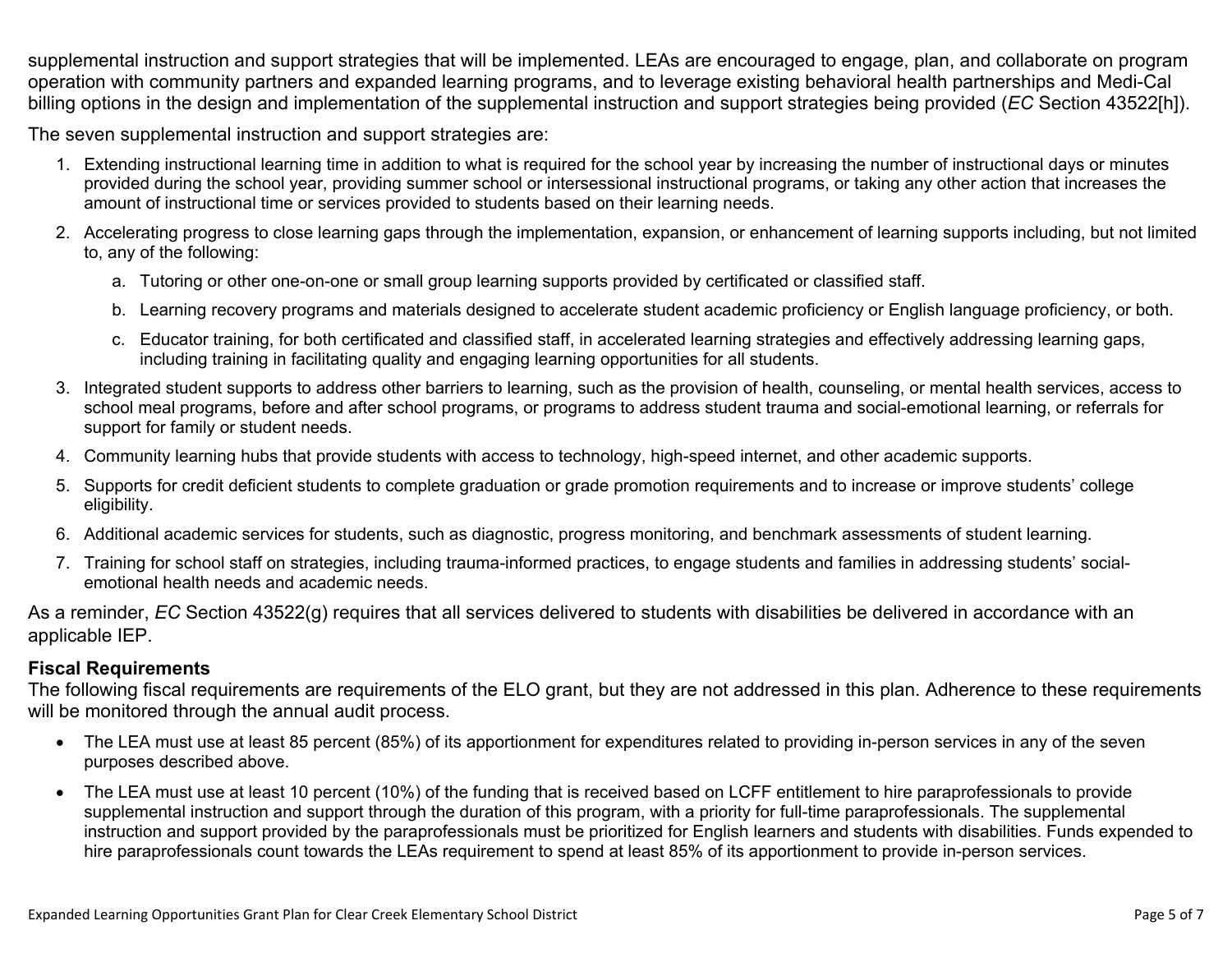<span id="page-5-0"></span> An LEA may use up to 15 percent (15%) of its apportionment to increase or improve services for students participating in distance learning or to support activities intended to prepare the LEA for in-person instruction, before in-person instructional services are offered.

# **Instructions: Plan Descriptions**

Descriptions provided should include sufficient detail yet be sufficiently succinct to promote a broad understanding among the LEA's local community.

#### <span id="page-5-1"></span>**A description of how parents, teachers, and school staff were involved in the development of the plan**

Describe the process used by the LEA to involve, at a minimum, parents, teachers, and school staff in the development of the Expanded Learning Opportunities Grant Plan, including how the LEA and its community identified the seven supplemental instruction and support strategies that will be implemented. LEAs are encouraged to engage with community partners, expanded learning programs, and existing behavioral health partnerships in the design of the plan.

#### <span id="page-5-2"></span>A description of how parents and guardians of students will be informed of the opportunities for supplemental instruction and **support.**

Describe the LEA's plan for informing the parents and guardians of students identified as needing supplemental instruction and support of the availability of these opportunities, including an explanation of how the LEA will provide this information in the parents' and guardians' primary languages, as applicable.

#### <span id="page-5-3"></span>**A description of how students will be identified and the needs of students will be assessed**

Describe the LEA's plan for identifying students in need of academic, social-emotional, and other integrated student supports, including the LEA's plan for assessing the needs of those students on a regular basis. The LEA's plan for assessing the academic needs of its students may include the use of diagnostic and formative assessments.

As noted above in the Plan Requirements, "other integrated student supports" are any supports intended to address barriers to learning, such as the provision of health, counseling, or mental health services, access to school meal programs, before and after school programs, or programs to address student trauma and social-emotional learning, or referrals for support for family or student needs.

### <span id="page-5-4"></span>**A description of the LEA's plan to provide supplemental instruction and support**

Describe the LEA's plan for how it will provide supplemental instruction and support to identified students in the seven strategy areas defined in the Plan Requirements section. As a reminder, the LEA is not required to implement each of the seven strategies; rather the LEA will to work collaboratively with its community to identify the strategies that will be implemented. The plan must include a description of how supplemental instruction and support will be provided in a tiered framework that bases universal, targeted, and intensive supports on students' needs for academic, social-emotional, and other integrated student supports. The plan must also include a description of how the services will be provided through a program of engaging learning experiences in a positive school climate.

As a reminder, *EC* Section 43522(g) requires that all services delivered to students with disabilities be delivered in accordance with an applicable individualized education program. Additionally, LEAs are encouraged to collaborate with community partners and expanded learning programs, and to leverage existing behavioral health partnerships and Medi-Cal billing options in the implementation of, this plan (*EC* Section 43522[h]).